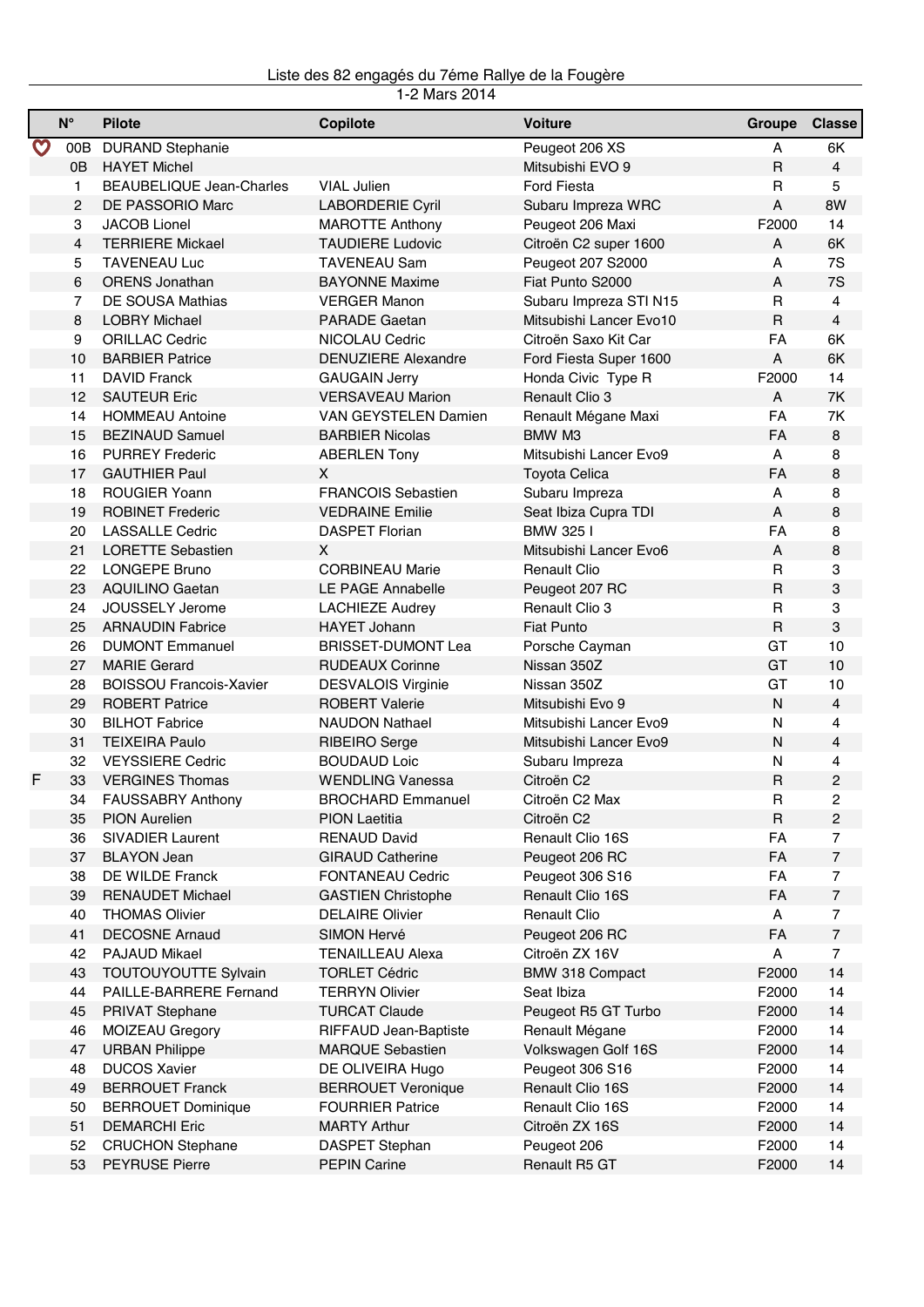Liste des 82 engagés du 7éme Rallye de la Fougère

|                  |             |                               | 1-2 Mars 2014                |                         |              |                |
|------------------|-------------|-------------------------------|------------------------------|-------------------------|--------------|----------------|
|                  | $N^{\circ}$ | <b>Pilote</b>                 | Copilote                     | <b>Voiture</b>          | Groupe       | <b>Classe</b>  |
|                  | 54          | <b>GUESPIN Jeremy</b>         | <b>MANET Julien</b>          | <b>Renault Clio RS</b>  | N            | 3              |
| $\mathbf \Theta$ | 55          | <b>CHOLLET Aline</b>          | <b>BOYER Pauline</b>         | Renault Clio Ragnotti   | <b>FN</b>    | 3              |
|                  | 56          | <b>RADET Nicolas</b>          | <b>PALACIO Mathieu</b>       | <b>Renault Clio RS</b>  | <b>FN</b>    | 3              |
|                  | 57          | <b>CHASSEREAU Herve</b>       | <b>CHASSEREAU Philippe</b>   | <b>Renault Clio RS</b>  | <b>FN</b>    | 3              |
|                  | 58          | <b>FERRIER Nicolas</b>        | <b>SZLOVIK Hugo</b>          | <b>Renault Clio RS</b>  | <b>FN</b>    | 3              |
|                  | 59          | <b>BERTOT Johan</b>           | <b>GUILLOTEAU Romain</b>     | Citroën Saxo VTS        | <b>FA</b>    | 6              |
|                  | 60          | <b>REIGNIEZ Julien</b>        | <b>REIGNIEZ Romain</b>       | Citroën Saxo 16S        | FA           | $\,6\,$        |
|                  | 61          | <b>CHAUSSAT Patrice</b>       | <b>CHAUSSAT Jeremy</b>       | Citroën C2              | F2000        | 13             |
|                  | 62          | <b>LEMBEYE Laurent</b>        | <b>NUNES Robert</b>          | Peugeot 106 Maxi        | F2000        | 13             |
|                  | 63          | <b>ROSSIGNOL Dany</b>         | <b>BESSON Laurine</b>        | Peugeot 106 S16         | F2000        | 13             |
|                  | 64          | <b>LAMOURET Paul</b>          | <b>GOMBERT Mathieu</b>       | Citroën Saxo Maxi       | F2000        | 13             |
|                  | 65          | <b>GRENIER Alexis</b>         | <b>FOURNE Maxime</b>         | Citroën Saxo VTS        | F2000        | 13             |
|                  | 66          | <b>ALARY Christophe</b>       | <b>LAGARDE Amelie</b>        | Citroën Saxo VTS        | F2000        | 13             |
| $\mathbf \Theta$ | 67          | LAGE Stéphanie                | <b>ROUGIER Elodie</b>        | Peugeot 205 GTI         | F2000        | 13             |
|                  | 68          | <b>CARLOS Julien</b>          |                              | Peugeot 206 CC          | F2000        | 13             |
| F                | 69          | <b>LECUONA Emmanuel</b>       | <b>GANTOIS Franck</b>        | Peugeot 205 Rallye      | <b>FA</b>    | 5              |
|                  | 70          | <b>FREJEFOND Aurelien</b>     | <b>FREJEFOND Chantal</b>     | Peugeot 106 XSI         | <b>FA</b>    | 5              |
|                  | 71          | <b>HELWIN Didier</b>          | <b>CHABOT Julie</b>          | Citroën DS3             | $\mathsf{R}$ | $\mathbf{1}$   |
|                  | 72          | DE WILDE Damien               | <b>TAILLANDIER Thomas</b>    | Peugeot 106             | <b>FN</b>    | 2              |
|                  | 73          | <b>COMBRET Jean-Guillaume</b> | <b>JUIN Sebastien</b>        | Peugeot 106 S16         | <b>FN</b>    | $\overline{c}$ |
|                  | 74          | <b>LAMBERT Julien</b>         | <b>LAMBERT Pierre</b>        | Citroën saxo VTS        | N            | $\overline{c}$ |
|                  | 75          | <b>BENNEVAULT Loick</b>       | <b>DEMARET Kevin</b>         | Citroën Saxo VTS        | <b>FN</b>    | 2              |
|                  | 76          | <b>RIGAL Pierrick</b>         | <b>RIGAL Patrick</b>         | Peugeot 106 S16         | N            | $\overline{2}$ |
|                  | 77          | <b>BALDOMERO Mathias</b>      | <b>ROUSSEILLE Matthieu</b>   | Honda Civic             | <b>FN</b>    | $\overline{2}$ |
| F                | 78          | <b>MARTIN Johnny</b>          | <b>EHRENSPERGR Delphine</b>  | <b>Honda Civic VTEC</b> | F2000        | 14             |
| F                | 79          | <b>DOMFRONT Flavien</b>       | X                            | Peugeot 205 Rallye      | F2000        | 12             |
|                  | 80          | <b>DROUAUD Christophe</b>     | <b>DIGUET Jerome</b>         | Peugeot 106             | F2000        | 12             |
|                  | 81          | <b>GALIN Billy</b>            | <b>GALIN Romain</b>          | Peugeot 205 Rallye      | F2000        | 12             |
|                  | 82          | <b>BAILLOUX Stephane</b>      | <b>BROUARD Charles-Andre</b> | Peugeot 205 Rallye      | N            | 1              |
|                  | 83          | <b>BARRE Luc</b>              | <b>BARRE Perrine</b>         | Peugeot 107             | F2000        | 11             |